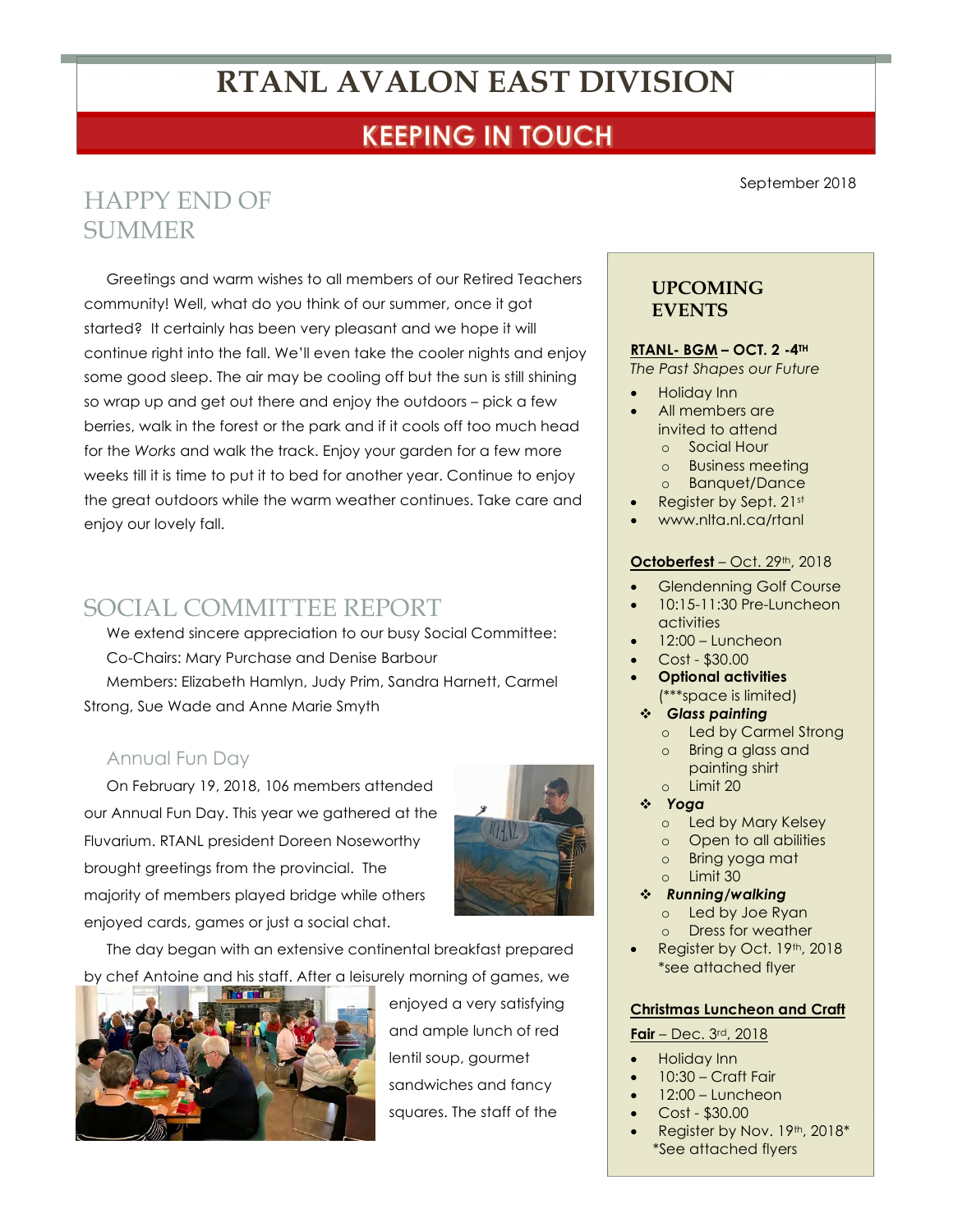Fluvarium accommodated our every need. There were a multitude of prizes to be won many of which were donated by members.

Thank you to all who donated especially Rosemary Dillon who donated a beautiful quilt for a ticket draw. Judy Prim was the lucky winner. As usual, the proceeds from the draw were given to Retired Teacher's Foundation.



### Winter Warm-Up Dance

Our last social event was our Winter Warm-Up Dance held at the Bella Vista on March 3, 2018. A live band, *The Stowaways*, played through the evening while 145 members and friends danced the night away. This was the first dance sponsored by our division and was well received by all who attended.

### VISITATION COMIMITTEE:

Members of the visitation team, Sharon Reddy and Gloria MacDonald, were kept busy making contact with retired teachers and their families. Visits were made to city hospitals, nursing homes and retirement homes in which retired teachers were patients or residents. We hope we brought cheerful greetings on your behalf. Sadly, many visits were also made to funeral homes in which we brought expressions of sympathy to the families of deceased retired teachers. It was our intention to offer some comfort as we represented the members of Avalon East.

There is a *Book of Remembrance* which is located at The Rooms. In this book is listed the names of our deceased retired teachers. In order to keep this book updated, a card is passed on to the families of those passed either through a visit or by mail. Family members are asked to go on line and fill in the information regarding his or her teaching career. This information is then printed in our *Book of Remembrance*.

If you know of a retired teacher who is ill or deceased and the family would welcome a visit please let us know and we will do our best to make contact so that our retirees are not forgotten.

## **OBITUARIES**

We extend our Deepest Sympathy to the families and friends of our deceased colleagues who have passed away since our Fall Newsletter.

Leonard King Catherine (Kay) Tremblett A. George Stanford Lloyd Snow Sister Helen Bonia

Fay (Fanny) Eveleigh Louise Baldwin George Horvath Evelyn Bown **Michael J. McDonald** Joseph A. Moore Richard Power **Martine Robinson** Mildred Whiteway Gerald "Rex" Meadus Robert Smith Mary Ward Richard Moriarity Sister Josephine Kennedy Linda Clarke Eileen Bradbury Sister Elizabeth Lawlor Doreen Flight Edith Houlihan Sister Regina Vickers Margaret Peddle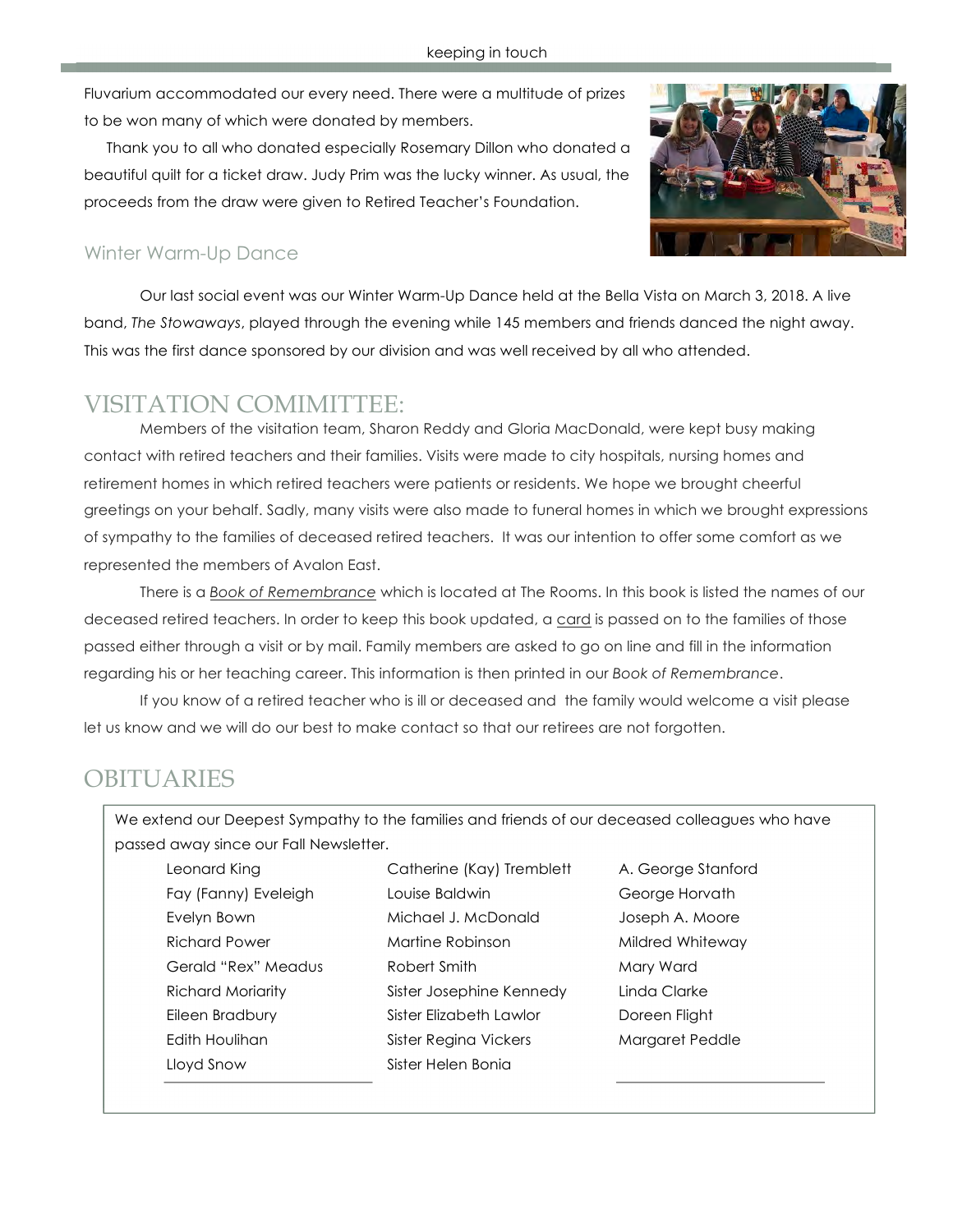### **BUISNESS**

#### AGM May 15, 2018

On May 15th we held our Annual General Meeting at the Board Room of NLTA. We were very pleased to have a few new faces join us and show interest in getting involved. Welcome.

We welcomed Doreen Noseworthy, Provincial President, who was our guest speaker and who along with Betty Lou Kennedy, Past President of Avalon East, assisted with our Election of Officers for another term.

Please note that there are a few changes in executive positions which are listed below.

| <b>Executive</b>         |                     |          |                              |
|--------------------------|---------------------|----------|------------------------------|
| President                | Nina Beresford      | 726-0414 | ninaberesfordnl@gmail.com    |
| Past President           | Betty Lou Kennedy   | 754-0784 | bettyloukennedy156@gmail.com |
| Vice-President           | Wanda Hand          | 763-5281 | wandahand64@gmail.com        |
| Treasurer                | Cynthia Fardy       | 368-6717 | c fardy@hotmail.com          |
| Secretary                | Barbara Young       | 726-9587 | twoyoungs@nl.rogers.com      |
| <b>At-Large Members:</b> |                     |          |                              |
| Visitations              | <b>Sharon Reddy</b> | 579-8169 | sharon.reddy@nf.sympatico.ca |
| Social Co-Chair          | Mary Purchase       | 364-9287 | marypurchase@nf.sympatico.ca |
| Social Co-Chair          | Denise Barbour      | 364-6049 | da.barbour@hotmail.com       |
| Social                   | Elizabeth Hamlyn    | 745-3537 | ejhamlyn1@gmail.com          |
| Communications           | Ann Marie Cleary    | 728-7347 | amcleary@nf.symparico.ca     |
| Visitations              | Gloria MacDonald    | 229-7061 | gloriam9@eastlink.ca         |

Though Gloria has stepped down from her At Large position, she wishes to continue in her role with Visitations in her area of Holyrood. Thank you Gloria. We also welcome Ann Marie Cleary to our executive and look forward to working with her in the months and years to come.

#### Important Notice

Our Avalon East *Keeping in Touch* newsletter will be totally online by September 2019. That means that this Fall issue and our next one in January will be our final print editions.

Thank-you to the 750 of you who have already signed up for online copies; however, we still have 1350 of you to reach. If you have not already done so, please submit your request to receive our newsletters online to rtanl@nlta.nl.ca: In the subject line, type: RTANL Avalon East Newsletter. Be sure to include your name, your regular mailing address, as well as your email address.

We will continue a limited number of print copies by special request only. Please mail this request, including your full name and address to: Avalon East Newsletter, c/o 3 Kenmount Rd., St.John's, NL, A1B 1W1

Please note, if you have made either of these requests to the RTANL Provincial Newsletter, you do not have to re-submit as we share the list of subscribers.